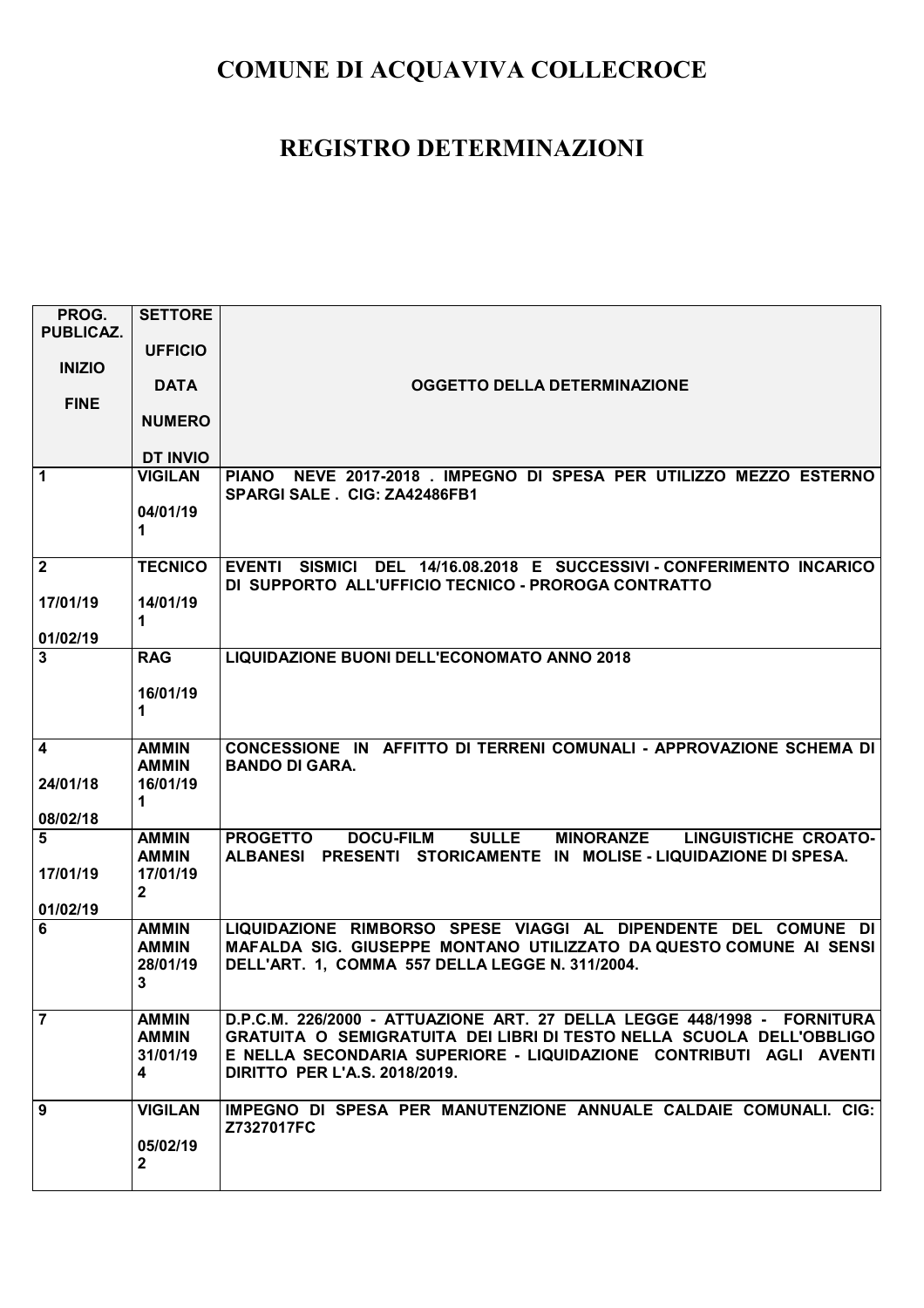| 10                         | <b>VIGILAN</b><br>05/02/19<br>$\mathbf{3}$    | IMPEGNO DI SPESA PER MANUTENZIONE ANNUALE CALDAIE COMUNALI. CIG:<br>Z7327017FC                                                                                                                |
|----------------------------|-----------------------------------------------|-----------------------------------------------------------------------------------------------------------------------------------------------------------------------------------------------|
| 11                         | <b>VIGILAN</b><br>05/02/19<br>4               | IMPEGNO DI SPESA PER RIPARAZIONE CALDAIA PALESTRA COMUNALE. CIG:<br>Z0E2701837                                                                                                                |
| 12                         | <b>VIGILAN</b><br>06/02/19<br>$5\phantom{1}$  | <b>PER</b><br><b>FORNITURA</b><br><b>IMPEGNO</b><br>E.<br><b>LIQUIDAZIONE</b><br><b>CEMENTO PER RIPARAZIONI</b><br><b>VARIE . CIG: ZB225B7974</b>                                             |
| 13<br>08/02/19<br>23/02/19 | <b>VIGILAN</b><br>06/02/19<br>6               | <b>PER</b><br>FORNITURA MATERIALE IDRICO . CIG:<br><b>IMPEGNO</b><br>E<br><b>LIQUIDAZIONE</b><br>Z3125B79FB                                                                                   |
| 14                         | <b>VIGILAN</b><br>06/02/19<br>$\overline{7}$  | <b>LIQUIDAZIONE</b><br><b>PER</b><br><b>FORNITURA MATERIALE IDRICO. CIG:</b><br><b>IMPEGNO</b><br>Е<br>Z3125B79FB                                                                             |
| 15                         | <b>VIGILAN</b><br>06/02/19<br>8               | E<br><b>LIQUIDAZIONE</b><br><b>PER</b><br>FORNITURA MATERIALE IDRICO.<br><b>IMPEGNO</b><br>CIG:<br>Z3125B79FB                                                                                 |
| 16                         | <b>VIGILAN</b><br>06/02/19<br>9               | LIQUIDAZIONE PER FORNITURA MATERIALE<br>E<br><b>CONSUMO</b><br><b>IMPEGNO</b><br>DI<br>GIORNALIERO. CIG: ZA9270A505                                                                           |
| 17                         | <b>VIGILAN</b><br>07/02/19<br>10              | MANUTENZIONE ESTINTORI IN BENI COMUNALI<br><b>LIQUIDAZIONE</b><br><b>SPESAPER</b><br>DI<br>ANNO 2018. CIG: Z8722F18F0                                                                         |
| 18<br>08/02/19<br>23/02/19 | <b>AMMIN</b><br><b>AMMIN</b><br>07/02/19<br>5 | LIQUIDAZIONE RIMBORSO SPESE VIAGGI AL DIPENDENTE DEL COMUNE DI<br>CASTELMAURO SIG. LUCIANO SCIARRETTA UTILIZZATO DA QUESTO COMUNE AI<br>SENSI DELL'ART. 1, COMMA 557 DELLA LEGGE N. 311/2004. |
| 19                         | <b>RAG</b><br>07/02/19<br>$\overline{2}$      | RIMBORSO TRIBUTI LOCALI NON DOVUTI AL SIGNOR S.G                                                                                                                                              |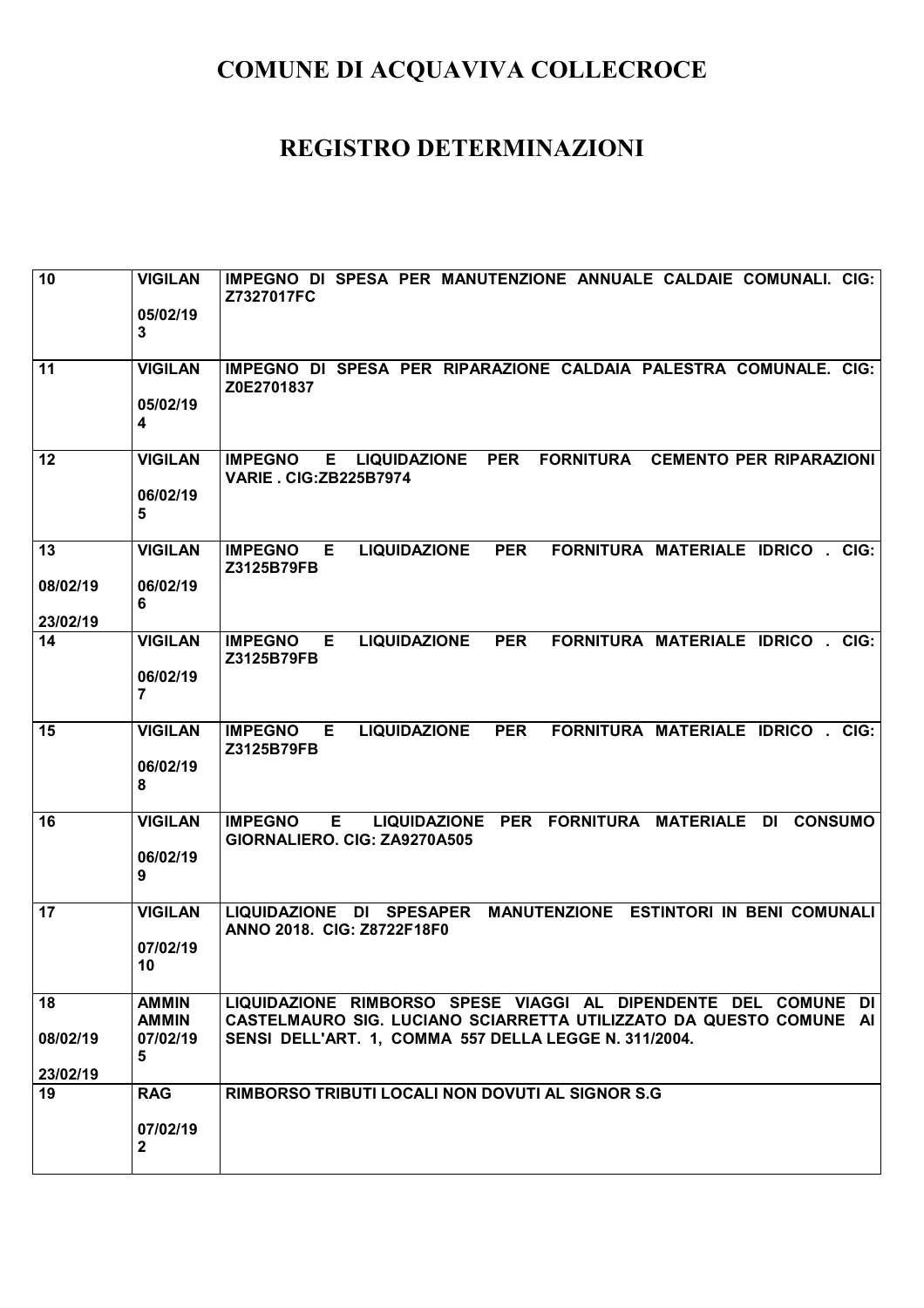| $\overline{20}$            | <b>AMMIN</b><br>11/02/19<br>6                              | PRA MOLISE 2007/2013 - FONDO DI SVILUPPO E COESIONE 2007/2013 -<br>DELIBERA CIPE 3 AGOSTO 2011, N.62 - APQ 'EVENTI ATMOSFERICI 2008 8OPCM<br>3734/09)' - LAVORI DI 'SISTEMAZIONE DI DISSESTI IN C.DA MACCHIONE -<br>SELVALONGA' - LIQUIDAZIONE COMPETENZE AL RUP                                                              |
|----------------------------|------------------------------------------------------------|-------------------------------------------------------------------------------------------------------------------------------------------------------------------------------------------------------------------------------------------------------------------------------------------------------------------------------|
| 21<br>19/02/19<br>06/03/19 | <b>AMMIN</b><br><b>AMMIN</b><br>13/02/19<br>$\overline{7}$ | CONCESSIONE ASSEGNO AL NUCLEO FAMILIARE EROGATO DALL'INPS AI SENSI<br>DELL'ART. 65 DELLA LEGGE 448/1998.                                                                                                                                                                                                                      |
| 22<br>14/02/19<br>01/03/19 | <b>AMMIN</b><br><b>AMMIN</b><br>13/02/19<br>8              | CONCESSIONE IN AFFITTO DI TERRENI COMUNALI.<br><b>BANDO</b><br><b>PER</b><br>LA<br><b>APPROVAZIONE VERBALE DI GARA.</b>                                                                                                                                                                                                       |
| 23                         | <b>VIGILAN</b><br>14/02/19<br>11                           | IMPEGNO DI SPESA PER REVISIONE AUTO PROTEZIONE CIVILE, CIG: ZC9272863B                                                                                                                                                                                                                                                        |
| 24<br>19/02/19<br>06/03/19 | <b>TECNICO</b><br>18/02/19<br>$\overline{2}$               | EVENTI SISMICI DEL 14/16.08.2018 E SUCCESSIVI - INCARICO DI SUPPORTO<br>ALL'UFFICIO TECNICO - LIQUIDAZIONE DICEMBRE 2018 E GENNAIO 2019                                                                                                                                                                                       |
| 25                         | <b>RAG</b><br>20/02/19<br>3                                | <b>COMPENSO DEL REVISORE DEI CONTI. LIQUIDAZIONE IN ACCONTO</b>                                                                                                                                                                                                                                                               |
| 26                         | <b>TECNICO</b><br>20/02/19<br>3                            | LEGISLATIVO N.102/2004 E SS.MM.II - ECCEZIONALI AVVERSITÀ<br><b>DECRETO</b><br>ATMOSFERICHE VERIFICATESI DAL 4 AL 7 MARZO 2015 - MISURE VOLTE<br><b>AL</b><br>RIPRISTINO DELLE INFRASTRUTTURE CONNESSE ALL'ATTIVITÀ AGRICOLA DI CUI<br>D.G.R. N. 193/2017 - APPROVAZIONE E LIQUIDAZIONE COMPETENZE<br>ALLA<br><b>TECNICHE</b> |
| 27                         | <b>TECNICO</b><br>20/02/19<br>4                            | <b>DECRETO</b><br><b>LEGISLATIVO</b><br>N.102/2004<br>E.<br>SS.MM.II - ECCEZIONALI AVVERSITÀ<br>ATMOSFERICHE VERIFICATESI DAL 4 AL 7 MARZO 2015 - MISURE<br><b>VOLTE</b><br><b>AL</b><br>RIPRISTINO DELLE INFRASTRUTTURE CONNESSE ALL'ATTIVITÀ AGRICOLA DI CUI<br>ALLA D.G.R. N. 193/2017 - LIQUIDAZIONE LAVORI A SALDO       |
| 28<br>08/03/19<br>23/03/19 | <b>TECNICO</b><br>20/02/19<br>5                            | BORSA LAVORO PER IL POTENZIAMENTO DEL SERVIZIO DI SPAZZAMENTO,<br>MANUTENZIONE DEL VERDE PUBBLICO, DEL PATRIMONIO E DEGLI IMMOBILI<br>COMUNALI, PER ATTIVITA' DI SUPPORTO ALLA RACCOLTA DIFFERENZIATA PORTA<br>A PORTA, NONCHÉ DI SUPPORTO AL SERVIZIO SCUOLABUS - PROROGA                                                    |
| 29                         | <b>TECNICO</b><br>20/02/19<br>6                            | LIQUIDAZIONE ALLA GUGLIONESI AMBIENTE PER LO SMATIMENTO RSU NEL MESI<br><b>DI NOVEMBRE E DICEMBRE 2018</b>                                                                                                                                                                                                                    |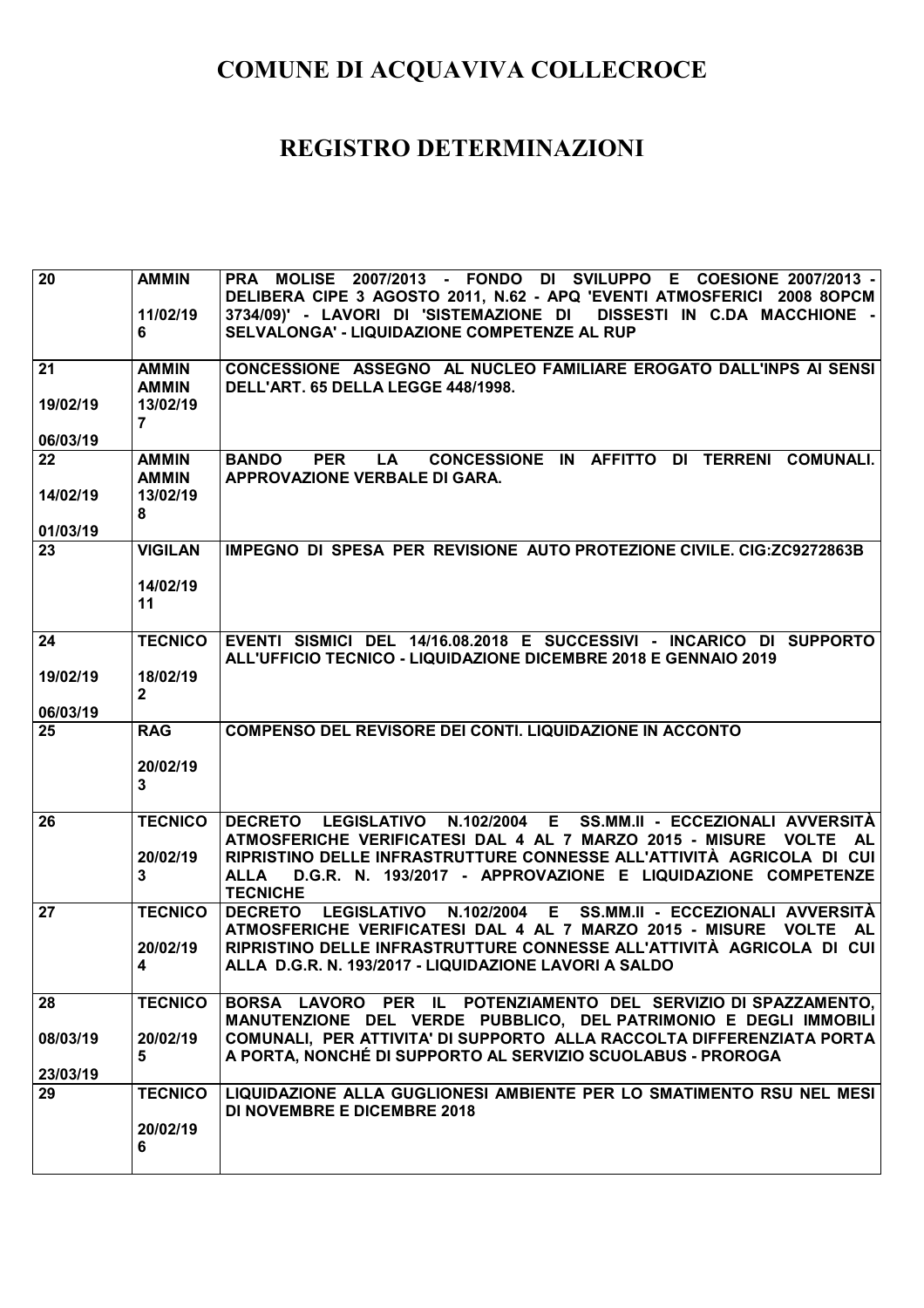| 30                         | <b>TECNICO</b><br>21/02/19<br>$\mathbf{7}$        | P.A.R. A VALERE SUL FONDO PER LO SVILUPPO E LA COESIONE 2007 - 2013.<br>III 'AMBIENTE E TERRITORIO' LINEA DI INTERVENTO IIIC 'GESTIONE DEI<br><b>ASSE</b><br>RIFIUTI URBANI', D.G.R. N.750 DEL 29.12.2015 D.D. N. 276 DEL 15.04.2016, LINEA DI<br><b>AZIONE A</b><br><b>ATTIVITÀ</b><br>DI<br><b>COMUNICAZIONE,</b><br><b>INFORMAZIONE E</b><br>DELLA CITTADINANZA - LIQUIDAZIONE INCARICO ALLA<br><b>SENSIBILIZZAZIONE</b> |
|----------------------------|---------------------------------------------------|-----------------------------------------------------------------------------------------------------------------------------------------------------------------------------------------------------------------------------------------------------------------------------------------------------------------------------------------------------------------------------------------------------------------------------|
| 31                         | <b>RAG</b><br>27/02/19<br>$\overline{\mathbf{4}}$ | EWAP - SOCIETÀ COOPERATIVA<br><b>INDENNITA DI FUNZIONE DEL SINDACO</b>                                                                                                                                                                                                                                                                                                                                                      |
| 32<br>07/03/19<br>22/03/19 | <b>RAG</b><br><b>RAG</b><br>27/02/19<br>5         | DIRITTI DI ROGITO SEGRETARIO COMUNALE. LIQUIDAZIONE.                                                                                                                                                                                                                                                                                                                                                                        |
| 33                         | <b>AMMIN</b><br>28/02/19<br>9                     | DECRETO LEGISLATIVO N.102/2004 E SS.MM.II - ECCEZIONALI AVVERSITÀ<br>ATMOSFERICHE VERIFICATESI DAL 4 AL 7 MARZO 2015 - MISURE VOLTE<br><b>AL</b><br>RIPRISTINO DELLE INFRASTRUTTURE CONNESSE ALL'ATTIVITÀ AGRICOLA DI CUI<br>ALLA D.G.R. N. 193/2017 - APPROVAZIONE E LIQUIDAZIONE COMPETENZE AL RUP                                                                                                                        |
| 34<br>01/03/19<br>16/03/19 | <b>TECNICO</b><br>28/02/19<br>8                   | SISMA DEL 16 AGOSTO 2018 - OCDPC N. 547 DEL 21.09.2018 'PRIMI INTERVENTI<br>URGENTI DI PROTEZIONE CIVILE IN CONSEGUENZA DEGLI EVENTI SISMICI CHE<br>HANNO COLPITO I COMUNI DELLA PROVINCIA DI CAMPOBASSO A FAR DATA DAL<br>16 AGOSTO 2018'<br>ART. 4<br><b>CONTRIBUTI</b><br><b>AUTONOMA</b><br><b>SISTEMAZIONE -</b><br><b>LIQUIDAZIONE PRIMA TRANCHE</b>                                                                  |
| 35                         | <b>AMMIN</b><br><b>AMMIN</b><br>28/02/19<br>10    | LIQUIDAZIONE RIMBORSO SPESE VIAGGI AL DIPENDENTE DEL COMUNE DI<br>MAFALDA SIG. GIUSEPPE MONTANO UTILIZZATO DA QUESTO COMUNE AI SENSI<br>DELL'ART. 1, COMMA 557 DELLA LEGGE N. 311/2004.                                                                                                                                                                                                                                     |
| 36<br>01/03/19<br>16/03/19 | <b>TECNICO</b><br>28/02/19<br>9                   | DI RACCOLTA DIFFERENZIATA 'PORTA A PORTA' - AFFIDAMENTO<br><b>SERVIZIO</b><br>DI GESTIONE, DI RACCOLTA (PRESIDIO E TRASPORTO)<br><b>SERVIZIO</b><br>Е<br>COORDINAMENTO DEI SERVIZI. PRESA D'ATTO E IMPEGNO DI SPESA                                                                                                                                                                                                         |
| 37                         | <b>VIGILAN</b><br>05/03/19<br>12                  | PSA PIANO DI SICUREZZA DELLE ACQUE POTABILI. INCARICO E IMPEGNO DI<br>SPESA. CIG: Z1B2774241                                                                                                                                                                                                                                                                                                                                |
| 38<br>08/03/19<br>23/03/19 | <b>TECNICO</b><br>06/03/19<br>10                  | CONFERIMENTO CER 200108 C/O IMPIANTO DI TRATTAMENTO FOGLIA UMBERTO<br><b>SRL - LIQUIDAZIONE MESE DI NOVEMBRE E DICEMBRE 2018</b>                                                                                                                                                                                                                                                                                            |
| 39                         | <b>AMMIN</b><br><b>AMMIN</b><br>06/03/19<br>11    | LIQUIDAZIONE RIMBORSO SPESE VIAGGI AL DIPENDENTE DEL COMUNE DI<br>CASTELMAURO SIG. LUCIANO SCIARRETTA UTILIZZATO DA QUESTO COMUNE AI<br>SENSI DELL'ART. 1, COMMA 557 DELLA LEGGE N. 311/2004.                                                                                                                                                                                                                               |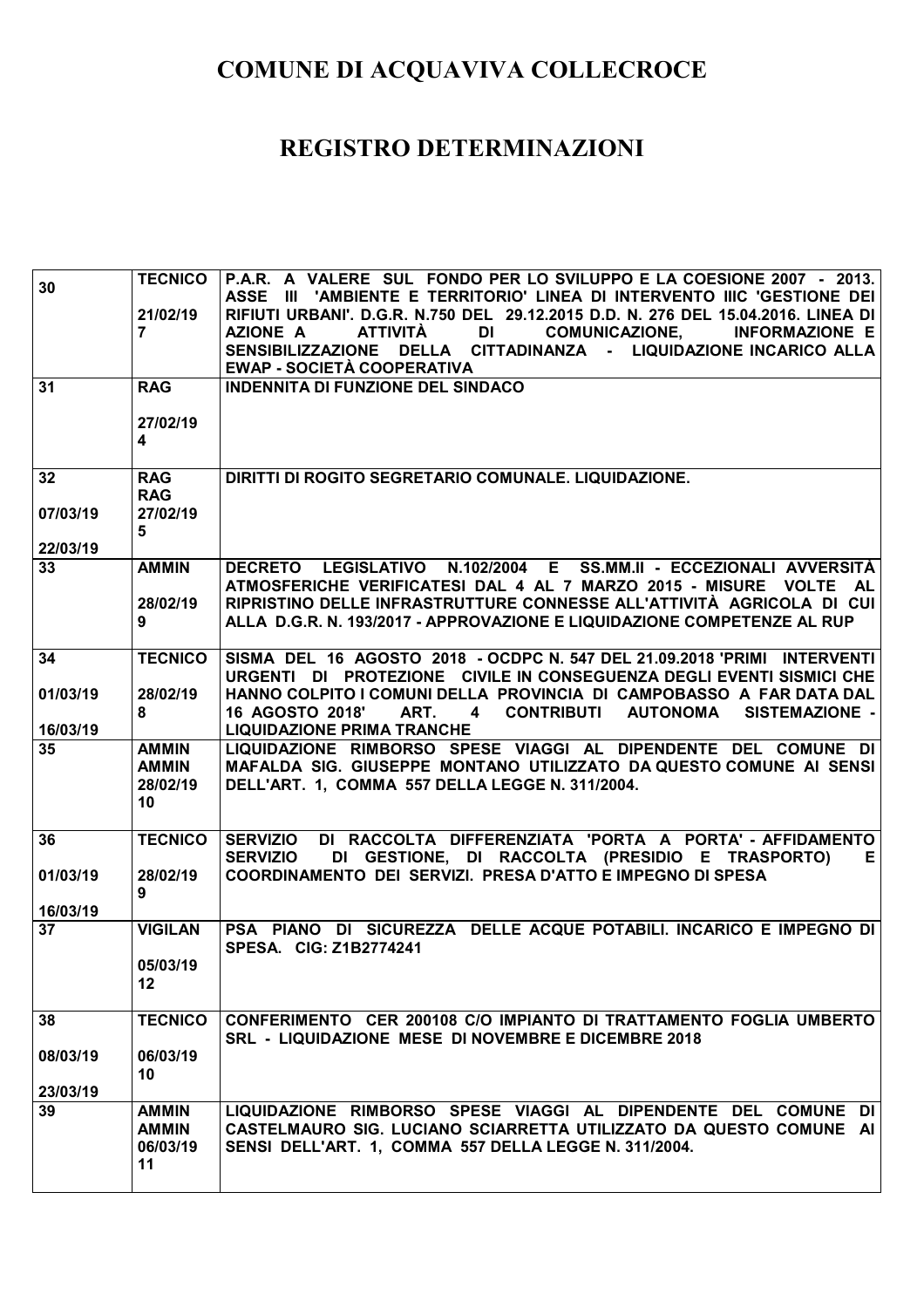| 40                   | <b>VIGILAN</b><br>07/03/19<br>13               | PROROGA INCARICO DI CONSULENZA PER CONTROLLO DI QUALITA' DELL'ACQUA<br>EROGATA A SCOPO POTABILE AL DR. D'AGATA. IMPEGNO E LIQUIDAZIONE DI<br>SPESA PER GLI ANNI 2017 E 2018B- CIG: Z981FDA4CE - Z982485006 RETIFICA<br><b>DETERMINAZIONE.</b> |
|----------------------|------------------------------------------------|-----------------------------------------------------------------------------------------------------------------------------------------------------------------------------------------------------------------------------------------------|
| 41                   | <b>AMMIN</b><br><b>AMMIN</b>                   | SPESA PER ACQUISTO CARTA E TONER PER STAMPANTI IN<br><b>IMPEGNO</b><br>DI<br>DOTAZIONE AGLI UFFICI COMUNALI.                                                                                                                                  |
| 11/03/19<br>26/03/19 | 07/03/19<br>$12 \,$                            |                                                                                                                                                                                                                                               |
| 42                   | <b>TECNICO</b><br>11/03/19<br>11               | LAVORI DI SISTEMAZIONE DELLA STRADA DI ACCESSO AL DEPURATORE E<br>VIABILITÀ VARIE - LIQUIDAZIONE ACCONTO                                                                                                                                      |
| 43                   | <b>AMMIN</b><br><b>AMMIN</b><br>11/03/19<br>13 | IMPEGNO DI SPESA PER MANUTENZIONE ORDINARIA DELLO SCUOLABUS.                                                                                                                                                                                  |
| 44                   | <b>VIGILAN</b><br>13/03/19<br>14               | IMPEGNO E LIQUIDAZIONE ALL'AZIENDA SPECIALE REGIONE MOLISE ACQUE.<br>CONSUMO: ACCONTO Iº TRIMESTRE 2017. CIG:Z4D278C354                                                                                                                       |
| 45                   | <b>RAG</b><br>13/03/19<br>6                    | FORNITURA SOFTWARE PER ELABORAZIONE RELAZIONE DI FINE MANDATO.<br><b>IMEGNO DI SPESA</b>                                                                                                                                                      |
| 46                   | <b>VIGILAN</b><br>13/03/19<br>15               | IMPEGNO E LIQUIDAZIONE ALL'AZIENDA SPECIALE REGIONE MOLISE ACQUE.<br>CONSUMO: CONSUNTIVO Iº SEM.2017 - ACCONTO Iº TRIM.2017. - ACCONTO IIIº<br><b>TRIMESTRE 2017. CIG: Z0F278C444</b>                                                         |
| 47                   | <b>TECNICO</b>                                 | ATTIVAZIONE BORSA LAVORO - APPROVAZIONE PROGETTO, AVVISO ED ALLEGATI                                                                                                                                                                          |
| 13/03/19<br>28/03/19 | 13/03/19<br>12                                 |                                                                                                                                                                                                                                               |
| 48                   | <b>VIGILAN</b><br>13/03/19<br>16               | IMPEGNO E LIQUIDAZIONE PER MANUTENZIONE PUBBLICA ILLUMINAZIONE.<br><b>CIG:Z3F278E8BC</b>                                                                                                                                                      |
| 49                   | <b>VIGILAN</b><br>13/03/19<br>17               | LIQUIDAZIONE DI SPESA PER FORNITURA GASOLIO PER<br><b>IMPEGNO</b><br>E.<br>AUTOTRAZIONE.CIG: Z37278F15D                                                                                                                                       |